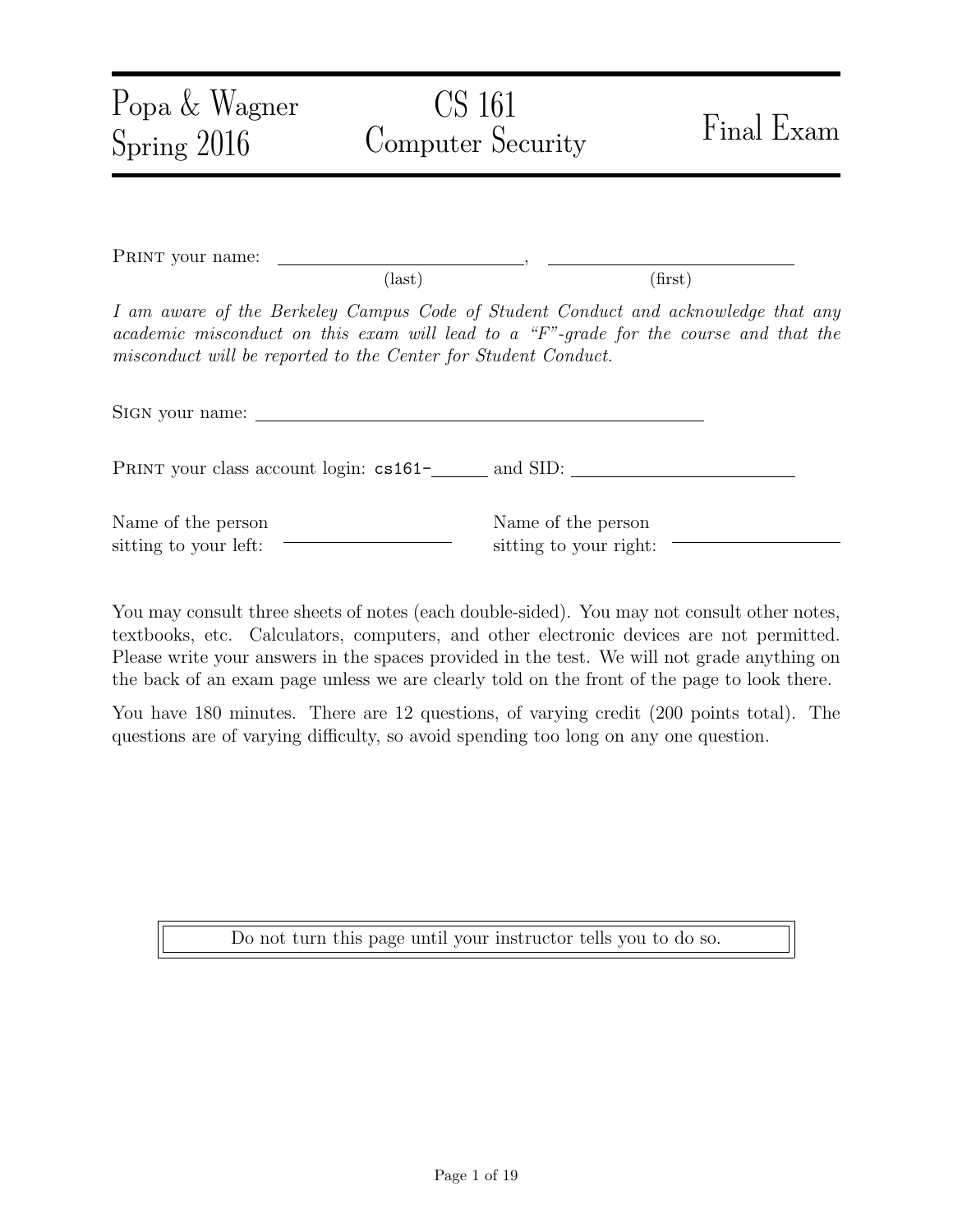### Problem 1 True or false (21 points)

Circle True or False. Do not justify your answer.

- (a) True or False: DHCP spoofing can be prevented by using Ethernet instead of wireless.
- (b) True or False: SYN Cookies help defend against distributed syn flooding attacks.
- (c) True or False: Source port randomization is a helpful defense against Kaminsky blind spoofing.
- (d) True or False: An off-path attacker is more powerful than an on-path attacker: anything an on-path attacker can do, so can an off-path attacker.
- (e) True or False: An on-path attacker is more powerful than an off-path attacker: anything an off-path attacker can do, so can an on-path attacker.
- (f) True or False: Internet censorship requires an in-path attacker (i.e., an on-path attacker that can both observe all packets and also drop any packets the censor wishes).
- (g) True or False: If you use HTTPS but not DNSSEC, the confidentiality of data you send over HTTPS is protected against on-path attackers (ignoring implementation bugs and/or CA failures).
- (h) True or False: If you use HTTP and DNSSEC, the confidentiality of data you send over HTTP is protected against on-path attackers (ignoring implementation bugs and/or CA failures).
- (i) True or False: CBC mode encryption provides both confidentiality and integrity.
- (j) True or False: CBC mode encryption provides confidentiality against chosenplaintext attacks (IND-CPA security).
- (k) True or False: Using a pseudorandom number generator, seeded by the current time of day (measured to microsecond precision), is a good way to generate an AES key.
- (l) True or False: Cryptography is a reasonable defense if an adversary might be able to eavesdrop on network packets.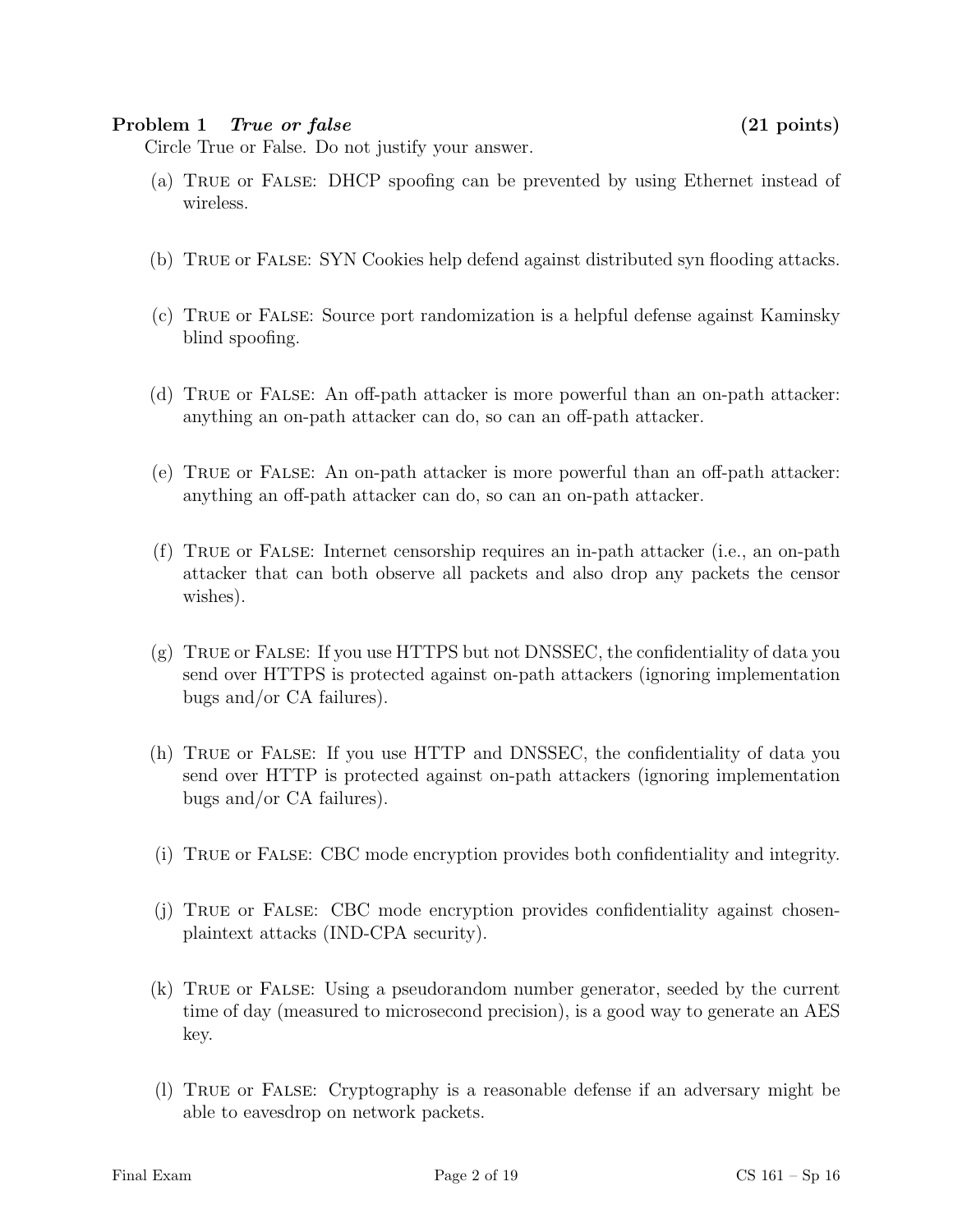- (m) True or False: Stack canaries are a good defense against heap-based buffer overflows.
- (n) True or False: Fuzz-testing requires access to source code to find vulnerabilities.
- (o) True or False: Prepared statements are a good defense against SQL injection.
- (p) True or False: Setting the "secure" flag on a cookie (so it will only be sent over HTTPS) is a good defense against CSRF.
- (q) True or False: TLS does not provide confidentiality if you use a TCP implementation whose TCP initial sequence numbers are predictable.
- (r) True or False: Access control ensures that authorized users who have access to sensitive data won't misuse it.
- (s) True or False: Alice wants to communicate with Bob using Tor with 3 intermediaries. If the first 2 intermediaries are dishonest, they will be able to determine that Alice and Bob are communicating.
- (t) True or False: When a client sends a message over the Tor network, Tor's onion routing works because each intermediary encrypts the message they receive with the public key of the following intermediary, so no one else can decrypt the messages.
- (u) True or False: The homomorphic properties of encryption allow servers to compute products or sums of encrypted data without having to decrypt it, as long as the data is encrypted with the right encryption algorithm.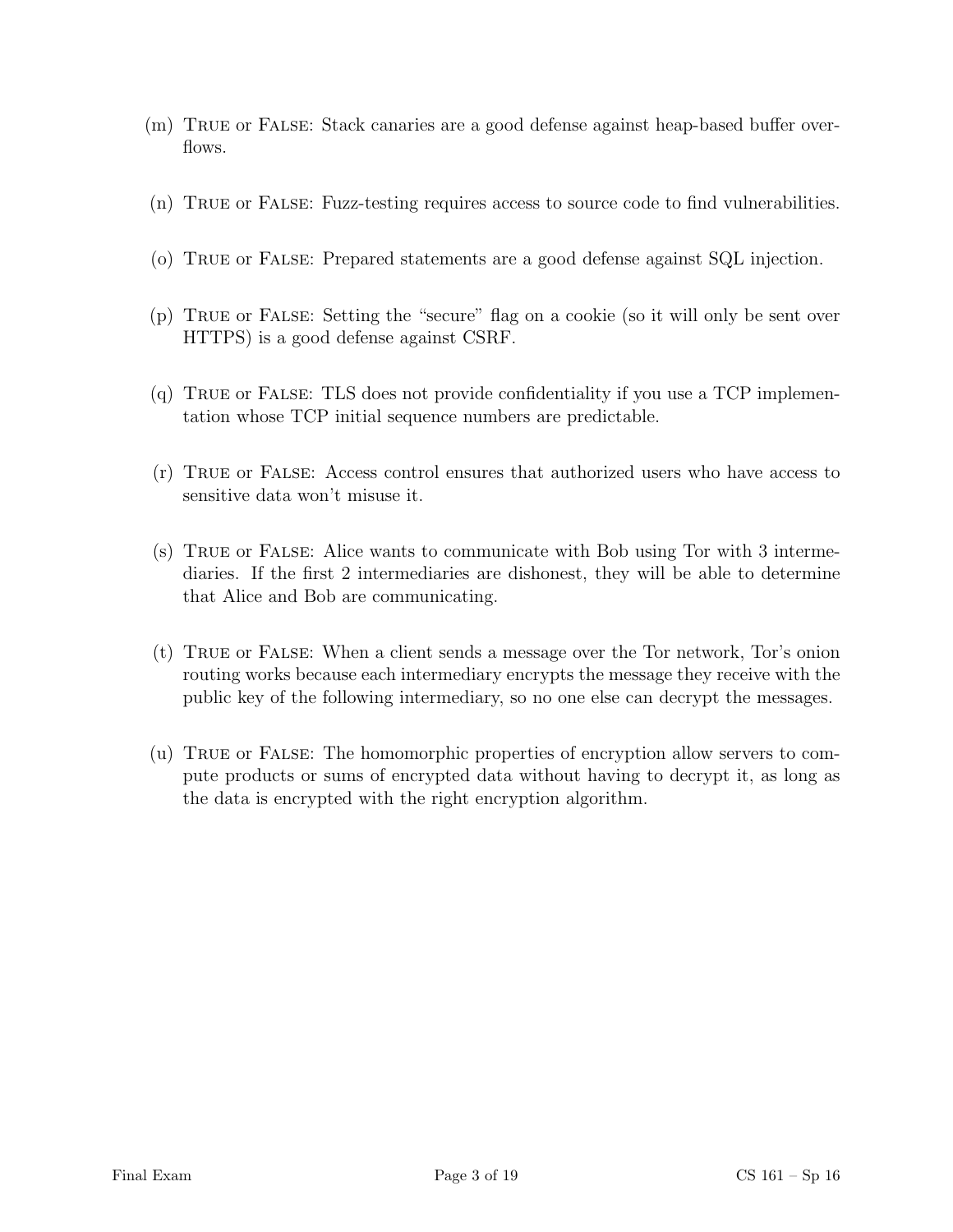# Problem 2 *Identify the vulnerability* (12 points)

You are doing a security test of a website, ShopSMart.com. In each part below, based on the symptoms you observe, give the name of the type of vulnerability that is most likely responsible for those symptoms. Write just the name of the type/category of vulnerability (e.g., "buffer overrun"); you don't need to write a detailed description of the specific attack or vulnerability.

(a) You try to sign up for an account and type Can't stop the signal into the text field for entering your last name. When you click the button to submit the form, you see an error page that mentions a syntax error in the database query.

What type of vulnerability does this most likely indicate?

(b) You sign up under your real name, then place an order for 65539 bookmarks: you add the bookmark to your cart and enter a quantity of 65539. You place the order. A week later, a giant package arrives at your doorstep containing 65539 bookmarks. You check your credit card bill, and you see you've only been charged for 3 bookmarks.

What type of vulnerability does this most likely indicate?

(c) ShopSMart.com has a one-click buy feature: on the web page for each item, there is a button labelled "Buy instantly!". If you click that button while logged in, it instantly places an order for the item and charges your credit card on file, without requiring you to go through any other web pages (there's no separate checkout page, no confirmation page—the order is placed immediately). You view the HTML source for the page for the bookmark, and you see

```
<FORM ACTION="http://shopsmart.com/instantbuy&item=bookmark">
  <BUTTON TYPE="submit" VALUE="Buy instantly!">
</FORM>
```
You know this means that when the button is clicked, the browser will load the page http://shopsmart.com/instantbuy&item=bookmark. Looking through the rest of the page source, the page doesn't appear to contain any Javascript.

What type of vulnerability does this most likely indicate?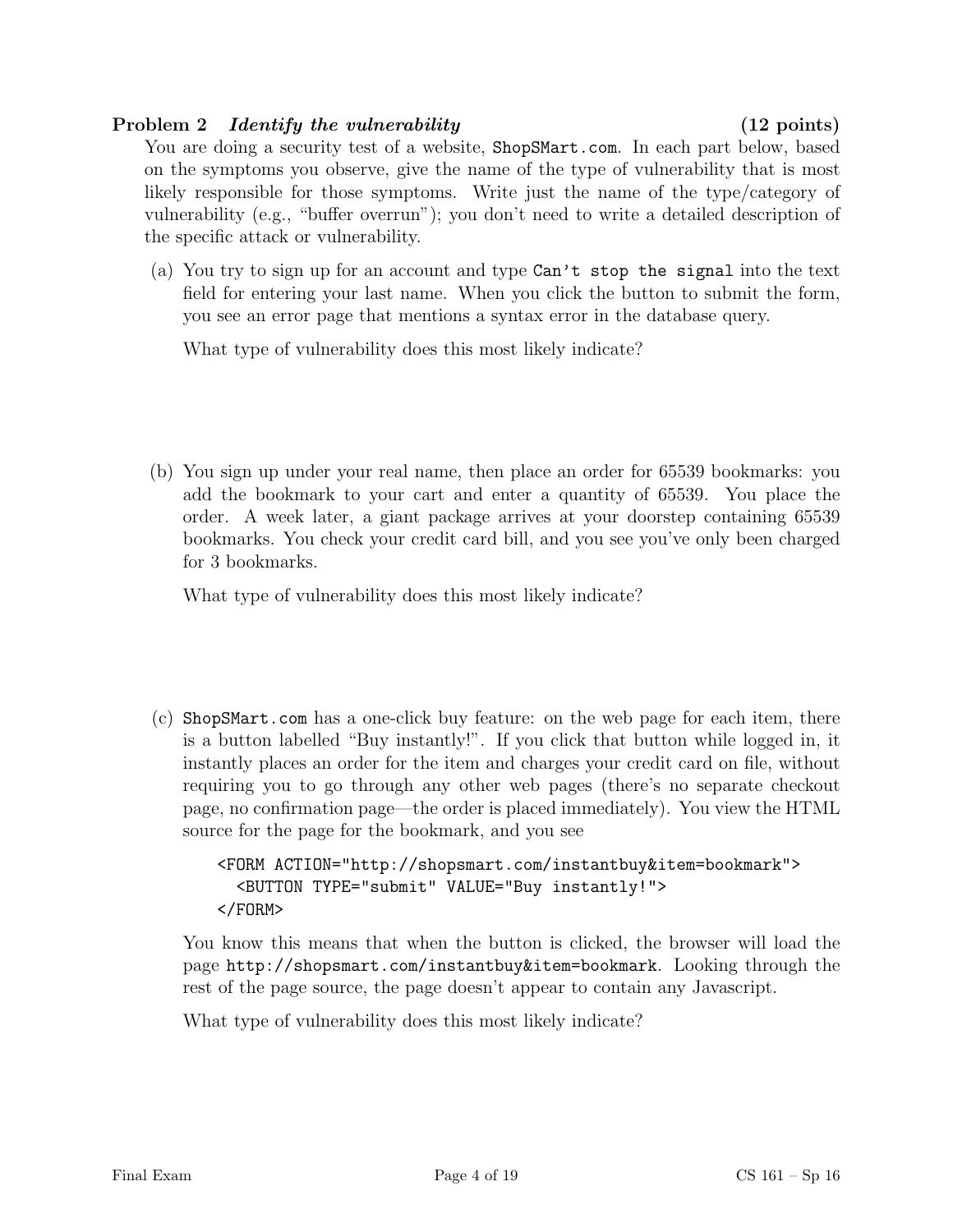## Problem 3 Cryptographic hashes (8 points)

You have a secure cryptographic hash function  $H: \{0,1\}^{2n} \to \{0,1\}^n$  that takes  $2n$ bit inputs and outputs a n-bit digest. You want to create a secure cryptographic hash function  $F: \{0,1\}^{4n} \to \{0,1\}^n$  that takes  $4n$ -bit inputs and outputs a *n*-bit digest. How could you do this? Fill in the definition below, assuming  $w, x, y, z$  are each *n*-bit values:

 $F(w, x, y, z) =$ 

(Don't explain or justify your answer.)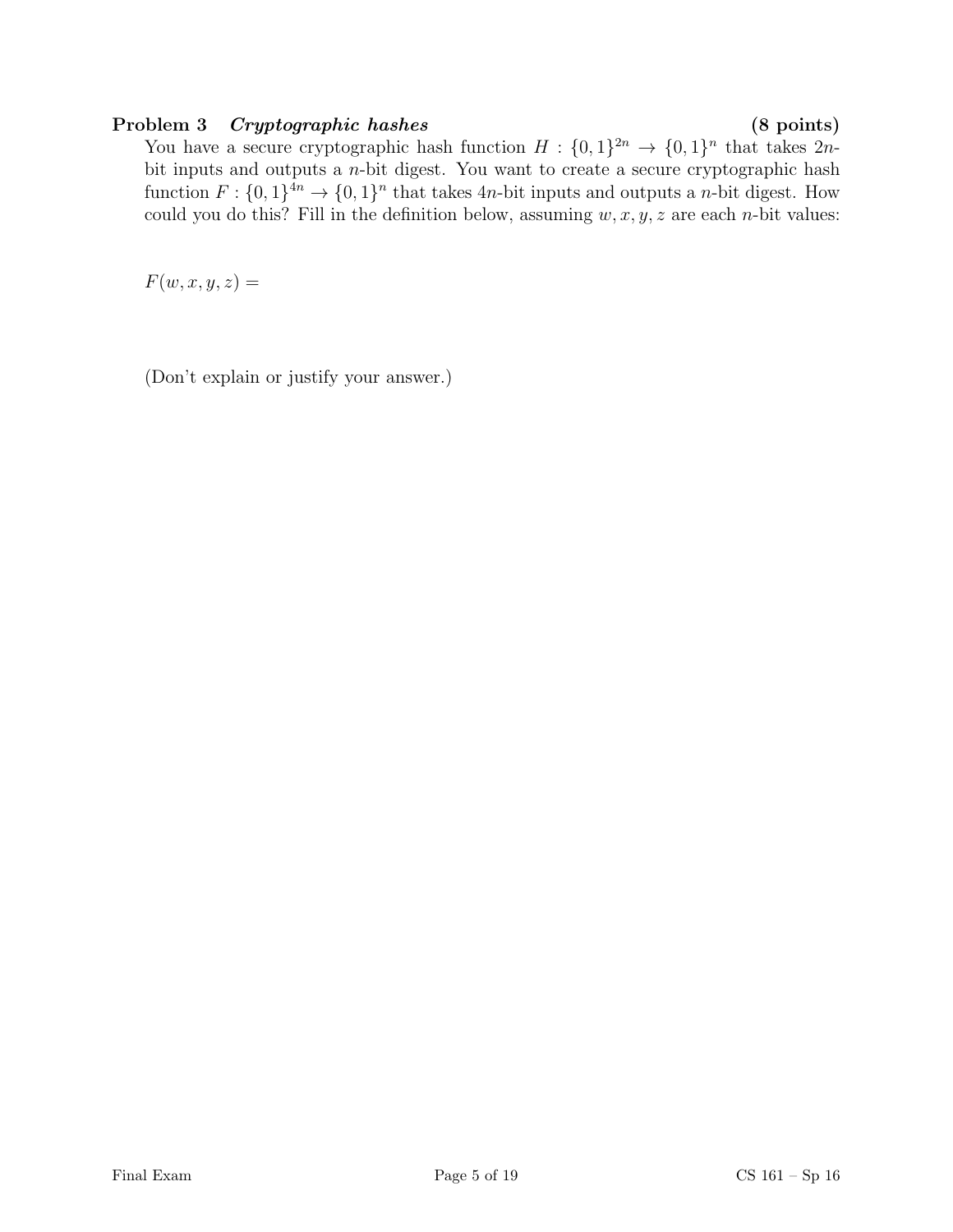## Problem 4 Software security (12 points)

- of code injection attack? Circle all that apply. 1. Buffer overflow
	- 2. Port scanning
	- 3. Kaminsky-style blind spoofing of DNS responses
	- 4. CSRF
	- 5. TCP SYN flooding
	- 6. Clickjacking
	- 7. XSS
	- 8. Browser-in-browser attacks
	- 9. None of the above
- (b) In iOS, each app runs with the userid mobile. In Android, each app runs with a unique userid specific to that app. Which of these two better follows the principle of least privilege? Why?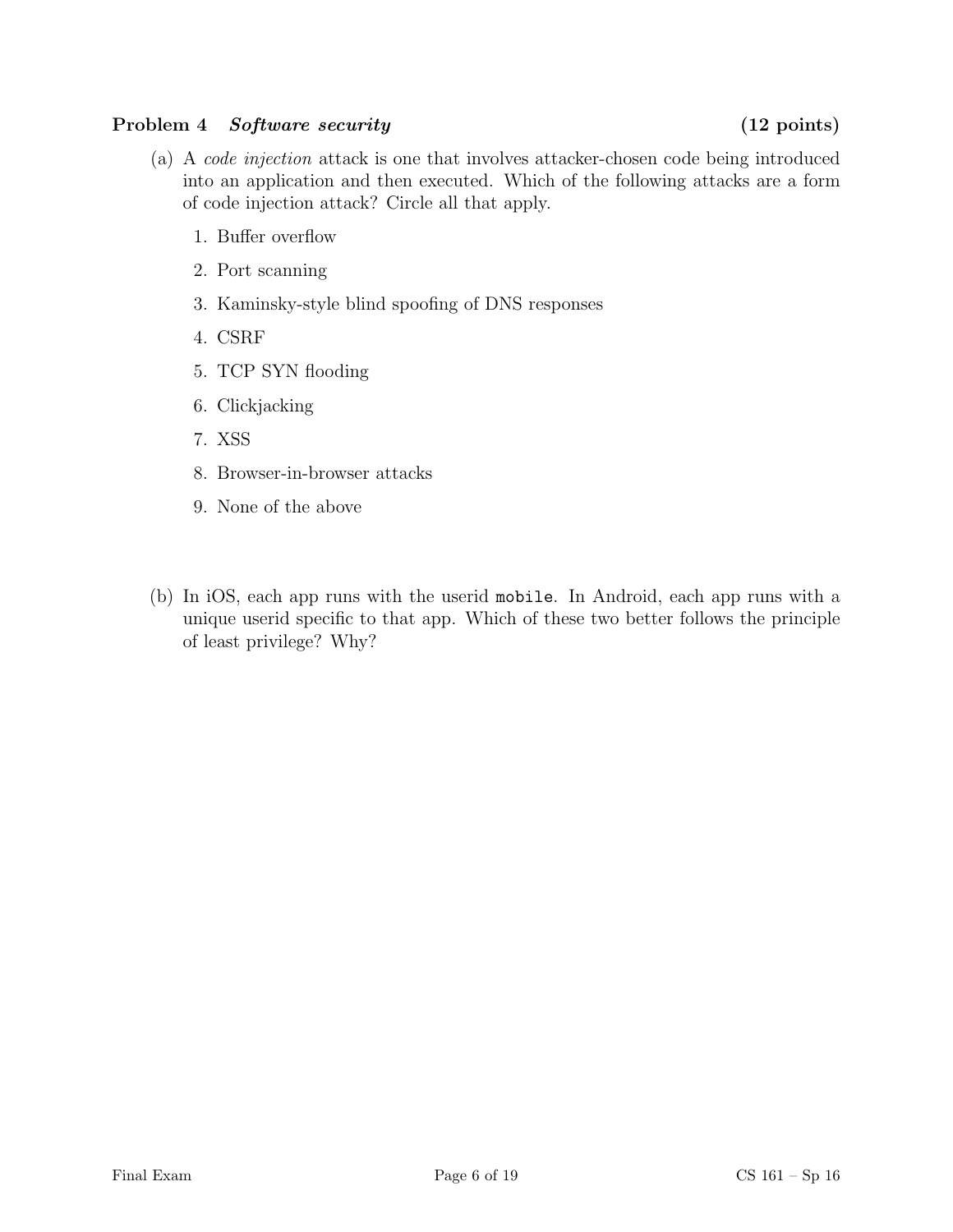# Problem 5 Web security, XSS, and CSRF (12 points)

The Chrome browser contains a built-in filter which attempts to block certain attacks. When a user visits http://website.com/foo.html?name=value, Chrome looks at the HTML response and checks all Javascript scripts in the page to see if any of them are contained in (that is, a substring of) value; if so, Chrome refuses to execute that script.

For each part, circle Yes or No, then explain in a sentence why or why not. Assume the attacker doesn't try to do anything special to bypass the filter.

(a) Will this stop reflected XSS attacks?

YES NO Explanation:

(b) Will this stop stored XSS attacks? (Stored XSS is also known as persistent XSS.)

YES No Explanation:

(c) Will this stop CSRF attacks?

YES NO

Explanation: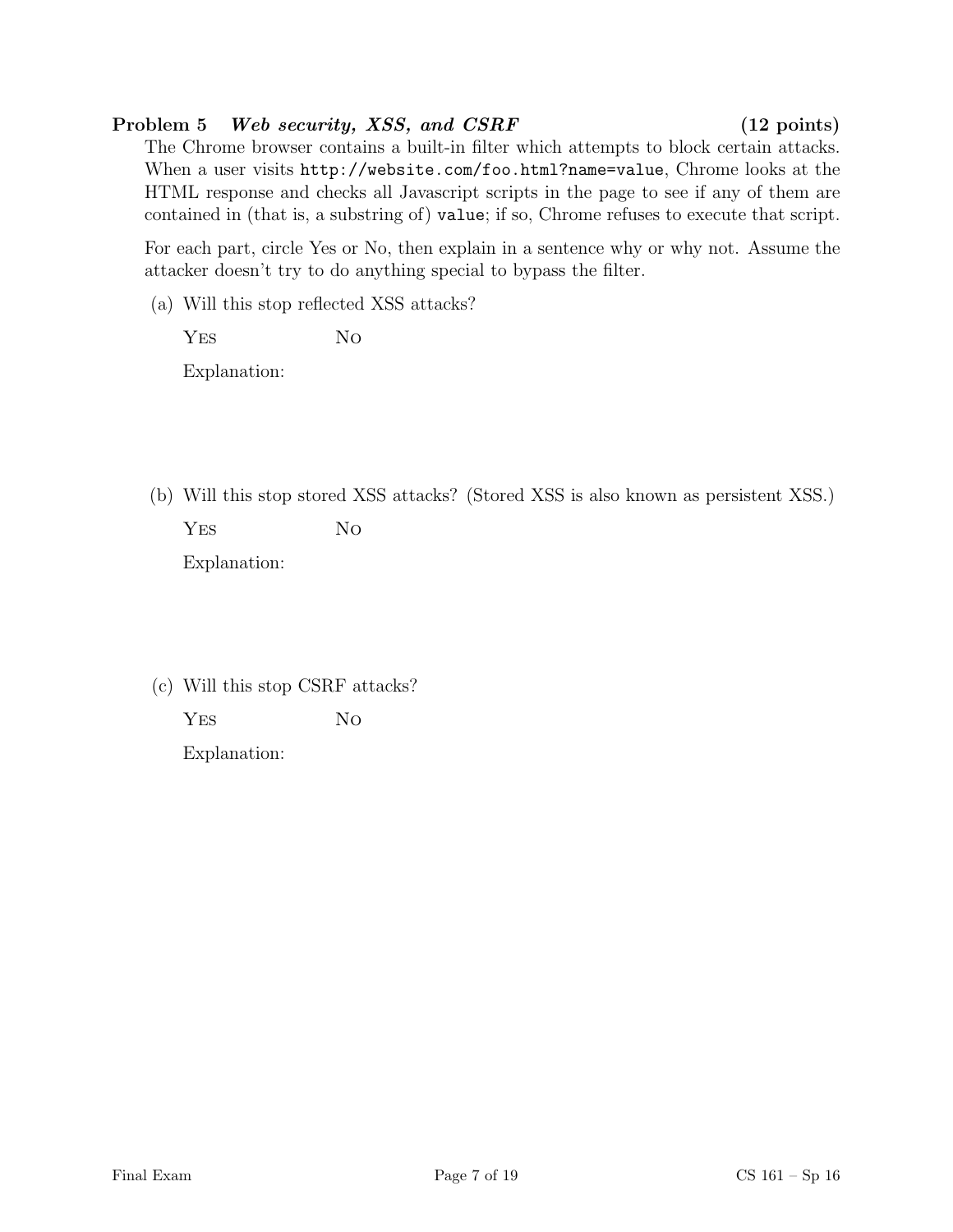### Problem 6 Web security (15 points)

(a) When users of bank.com are logged in, a request to bank.com/session.js returns a Javascript file containing

```
var session_id = "0123456789";
```
except that 0123456789 is replaced with the session ID for the user who made the request.

An attacker controls evil.com and would like to learn Alice's session ID for bank.com. How can the attacker do this? Explain why the same-origin policy doesn't stop this attack. (Assume the attacker can get Alice to visit evil.com.)

(b) When bank.com learns of this problem, they fix it by beginning all Javascript files with

```
if (!document.location.includes("http://bank.com")) {
    while (1) \{\} // infinite loop
}
```
Explain why this doesn't work. How could an attacker defeat this defense?

(c) Propose better Javascript code to put at the start of all Javascript files.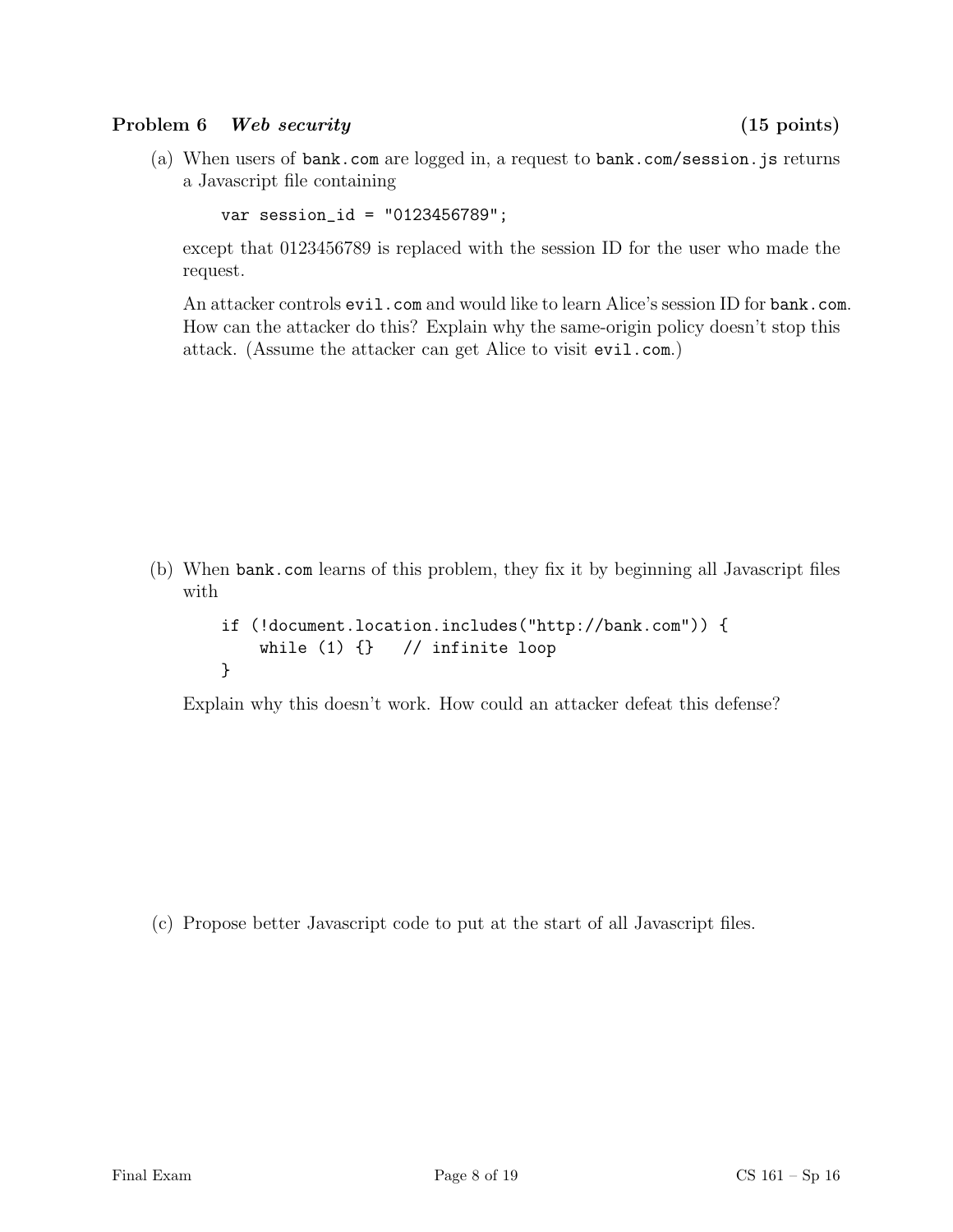### Problem 7 *TBC mode of operation* (18 points)

Tracy proposes a new mode of operation for AES encryption, which we'll call the Tracy block chaining (TBC) mode. The message M is split into 16-byte blocks,  $M =$  $M_1||M_2||\cdots||M_k$ . The ciphertext  $C=C_0||C_1||\cdots||C_k$  is computed as follows: we pick a random 16-byte IV, let  $C_0 =$  this IV, let  $M_0 =$  this IV, and define  $C_i = E_k(M_{i-1} \oplus M_i)$ for  $i = 1, 2, ..., k$ . Here  $E_k(\cdot)$  denotes encryption of a single block using the AES block cipher and  $D_k(\cdot)$  denotes decryption of a single block using the AES block cipher.

(a) Define the decryption algorithm. If the ciphertext is  $C_0||C_1|| \cdots ||C_k$ , give an equation specifying how the recipient can recover  $M_1, \ldots, M_k$  as a function of the  $C_i$ 's:

 $M_i =$ 

(b) Is TBC mode IND-CPA secure? Why or why not? Circle "yes" or "no", then justify your answer.

Yes or No

Justification:

(c) Alice encrypts the message  $M = \text{cs161}$  is so easy using TBC. M is 16 bytes, and Alice uses no padding, so here  $k = 1$ . Let the resulting ciphertext be  $C = C_0||C_1$ .

Alice sends C to Bob.

Mallory is a man in the middle. Mallory wants to tamper with this ciphertext and replace it with some other ciphertext  $C'$ , so that when Bob decrypts  $C'$ , he will receive  $M' = \text{cs161}$  is so hard. Can Mallory do this? Circle "yes" or "no", then justify your answer: if you circled yes, describe the modified ciphertext  $C'$  that Mallory should send; if you circled no, explain why Mallory can't do it.

Yes or No

Justification: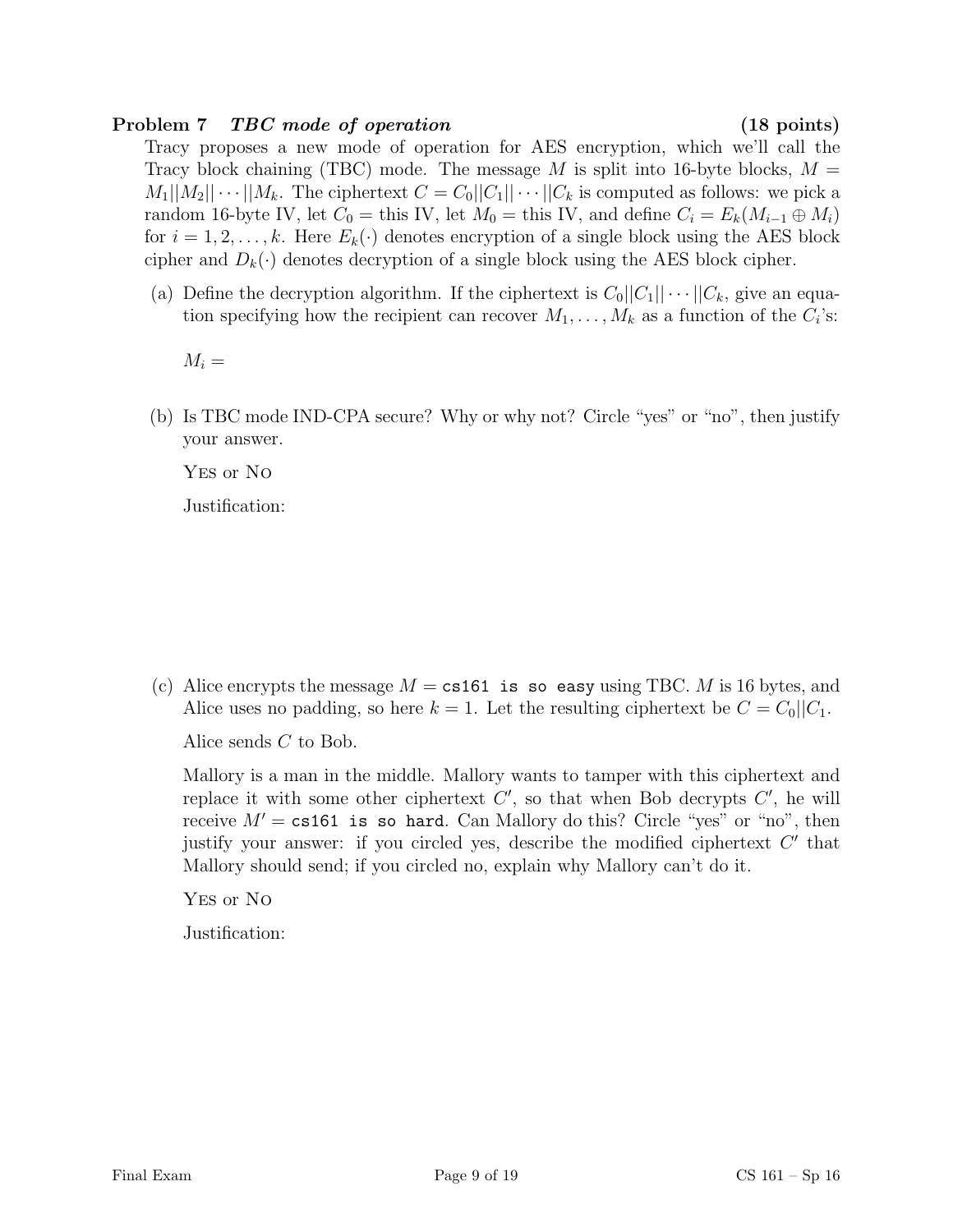# Problem 8 TLS (20 points)

The TLS specification says that, during the handshake, the browser should send a random 256-bit number  $R_B$  and the server should send a random 256-bit number  $R_S$ . This question asks about the consequences if a browser or server fails to implement this correctly. Each part is independent. Assume the browser and server use RSA-based key exchange (not Diffie-Hellman).

- (a) Suppose Alice downloads a buggy version of the Chrome browser that implements TLS incorrectly. Instead of picking  $R_B$  randomly, it increments a counter and sends it instead. Which of the following attacks are possible? Circle all that apply.
	- 1. A man-in-the-middle can compromise Alice's confidentiality (e.g., learn the data she sends over TLS).
	- 2. If Alice visits a HTTPS URL, a man-in-the-middle can successfully replay that HTTP request to the server a second time.
	- 3. If Alice visits the same HTTPS URL twice, when Alice visits that URL the second time a man-in-the-middle can successfully replay the HTML page that was returned by the server on Alice's first visit.
	- 4. A man-in-the-middle can learn the symmetric MAC keys that protect data sent over TLS connections initiated by Alice's browser.
	- 5. None of the above
- (b) Alice downloads a patch for her buggy version of Chrome, which fixes the previous problem but introduces another bug. Now, her client generates the pre-master secret by incrementing a counter. Which of the following attacks are possible? Circle all that apply.
	- 1. A man-in-the-middle can compromise Alice's confidentiality (e.g., learn the data she sends over TLS).
	- 2. If Alice visits a HTTPS URL, a man-in-the-middle can successfully replay that HTTP request to the server a second time.
	- 3. If Alice visits the same HTTPS URL twice, when Alice visits that URL the second time a man-in-the-middle can successfully replay the HTML page that was returned by the server on Alice's first visit.
	- 4. A man-in-the-middle can learn the symmetric MAC keys that protect data sent over TLS connections initiated by Alice's browser.
	- 5. None of the above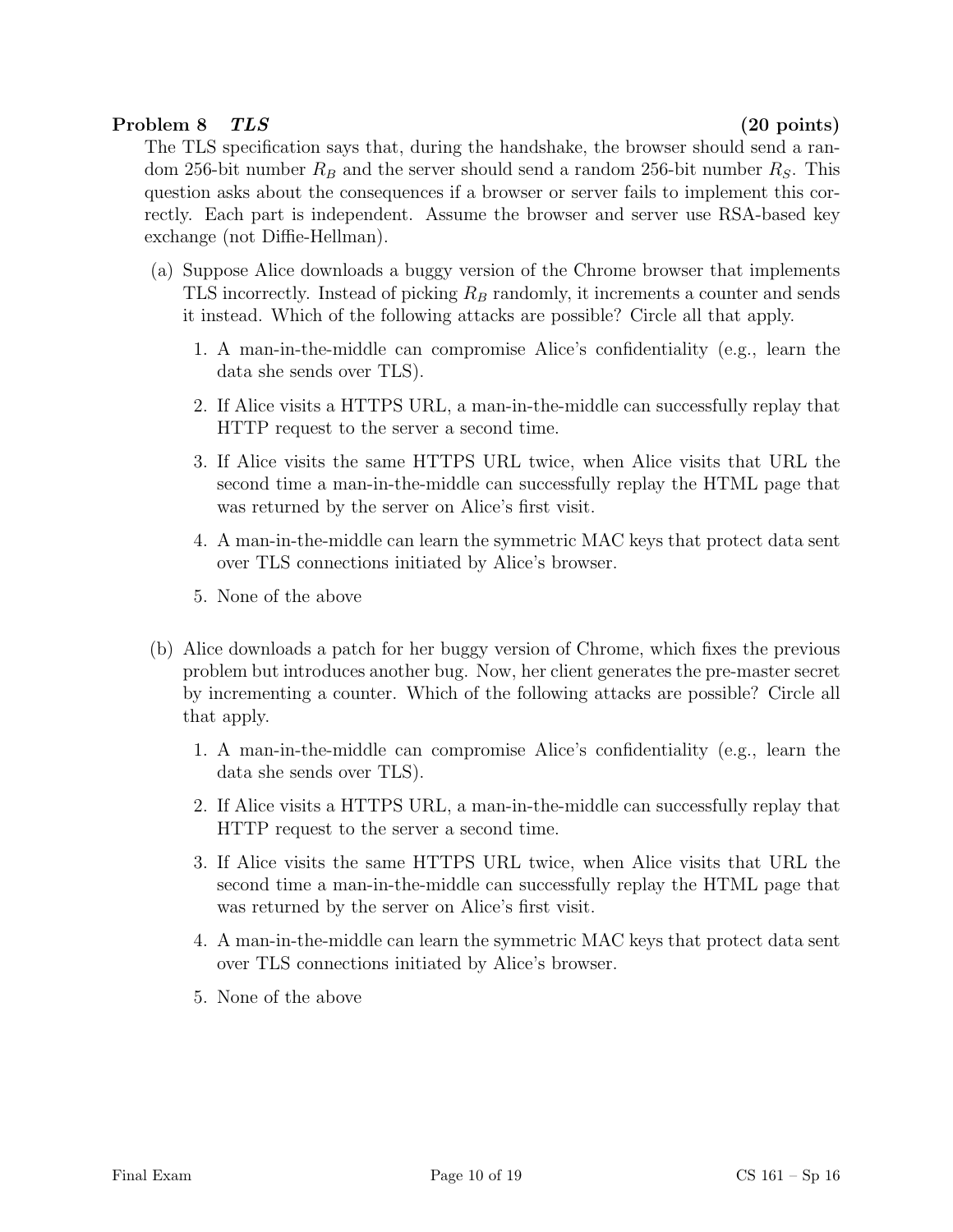- (c) Alice downloads an updated version of Chrome that is finally correct. With her fixed browser, she visits https://lazycodrz.com/. That server's TLS implementation has a bug: instead of picking  $R<sub>S</sub>$  randomly, it always sends all zeros. Which of the following attacks are possible? Circle all that apply.
	- 1. A man-in-the-middle can compromise Alice's confidentiality (e.g., learn the data she sends over TLS).
	- 2. If Alice visits a HTTPS URL, a man-in-the-middle can successfully replay that HTTP request to the server a second time.
	- 3. If Alice visits the same HTTPS URL twice, when Alice visits that URL the second time a man-in-the-middle can successfully replay the HTML page that was returned by the server on Alice's first visit.
	- 4. A man-in-the-middle can learn the symmetric MAC keys that protect data sent over TLS connections initiated by Alice's browser.
	- 5. None of the above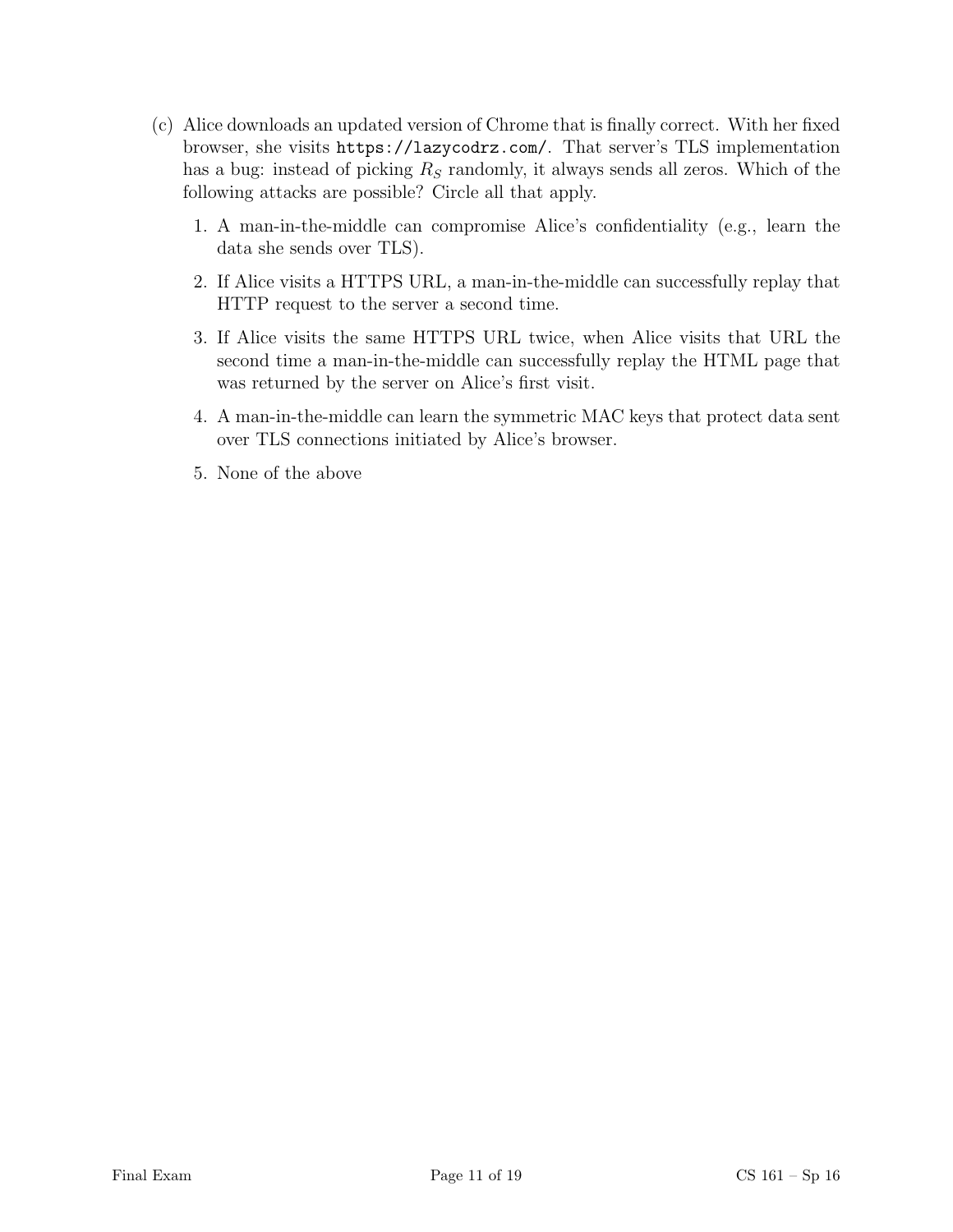Problem 9 Software security (14 points)

In older versions of iOS, the implementation of  $\text{malloc}$  () looked approximately like this:

```
struct malloc_header {
    size_t len;
}
void * malloc(size_t len) {
    struct malloc_header *hdr;
    size_t n;
    n = sizeof(malloc_header) + len;
                            // (*)
    hdr = system_alloc(n); // allocate n bytes of memory
    hdr-\geq len = n;return hdr + 1;
}
```
You can assume the call to system\_alloc() will never fail; it always succeeds in allocating n bytes of memory. You can also assume this runs on a 32-bit architecture and size\_t is a 32-bit value.

(a) This implementation of malloc() could create a security problem for apps. Give an example of an invocation of malloc() that could be problematic. Make sure to show a specific value for malloc()'s parameter (it's OK to use hex or a mathematical expression). Explain briefly why this causes a problem.

(b) Fix this problem by adding some extra code at the line marked (\*). What C code should we add there?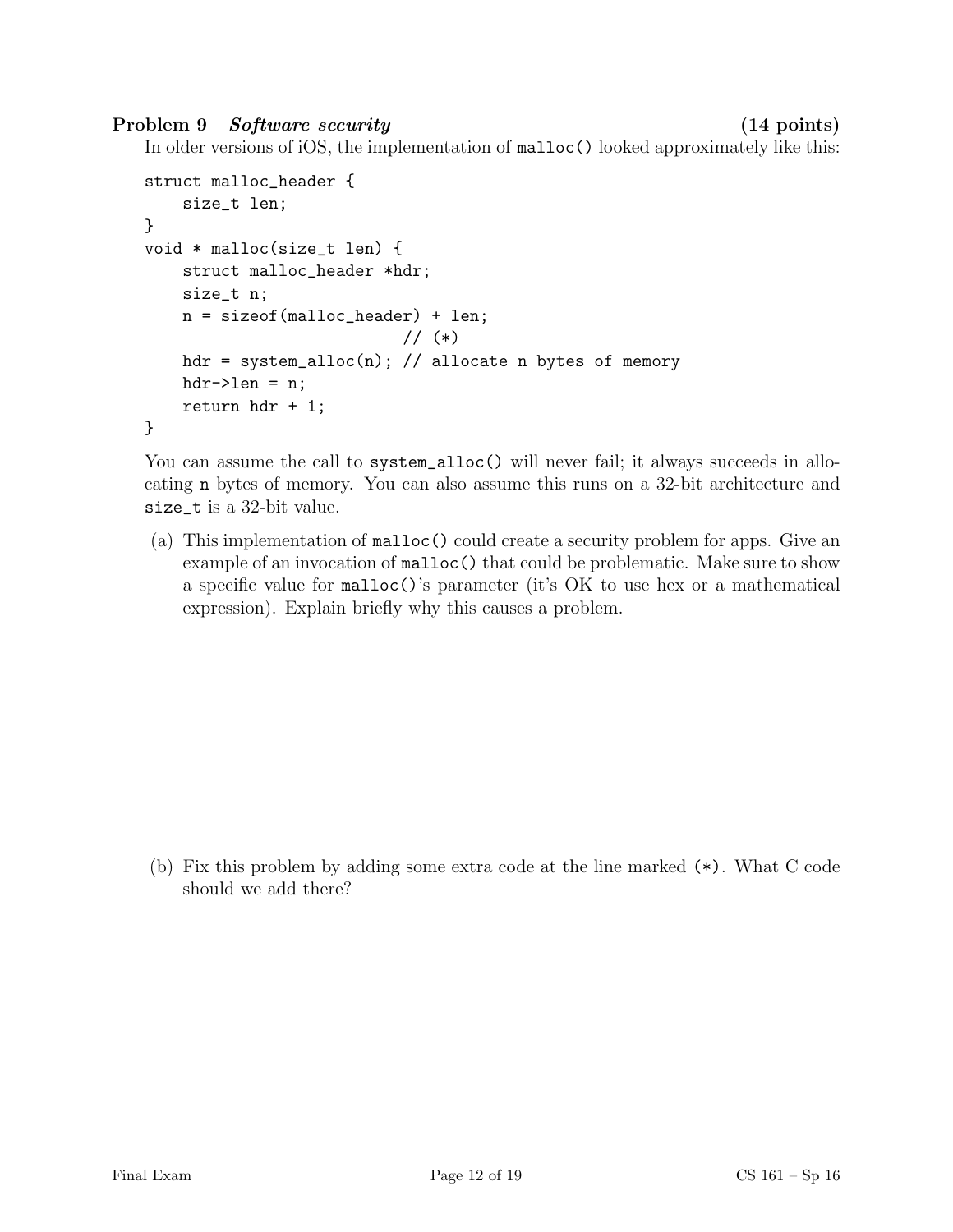## Problem 10 *Javascript meets crypto* (18 points)

After doing Project 2, Neo decided to make a simple version of the Part 1 client that runs in the browser using only JavaScript. Neo calls his new service CryptoCatalog. It gives each registered user a single encrypted text file. The encrypted file is stored on the CryptoCatalog server (which is untrusted, like the storage server in Project 2). There is no sharing or revocation, and there is only one file per user.

A new user visits CryptoCatalog.com and creates an account (setting a username and password). After logging in, the CryptoCatalog JavaScript code prompts the user for their encryption passphrase (which is different from their login password). Using that passphrase, it generates two 128-bit symmetric keys,  $k_c$  and  $k_i$ , for confidentiality and integrity, by hashing the passphrase 10,000 times with SHA-256:  $H(H(...H(passphrase)...))$  $= k_c || k_i$ . The JavaScript code gets the encrypted file from the server, and then authenticates and decrypts it using  $k_i$  and  $k_c$ . Whenever the user saves the file, the new contents are encrypted using AES-CBC under  $k_c$  and then the ciphertext is MAC'd using  $HMAC-SHA256$  under  $k_i$ .

(a) Can evil.com read the plaintext file of a user of CryptoCatalog, if the user doesn't visit evil.com? Briefly, why or why not?

(b) Can evil.com read the plaintext file of a user of CryptoCatalog, if the user visits evil.com (but doesn't interact with evil.com at all)? Briefly, why or why not?

(c) Evil.com was able to steal a copy of CryptoCatalog's database of encrypted files. How could evil.com decrypt at least some of the files?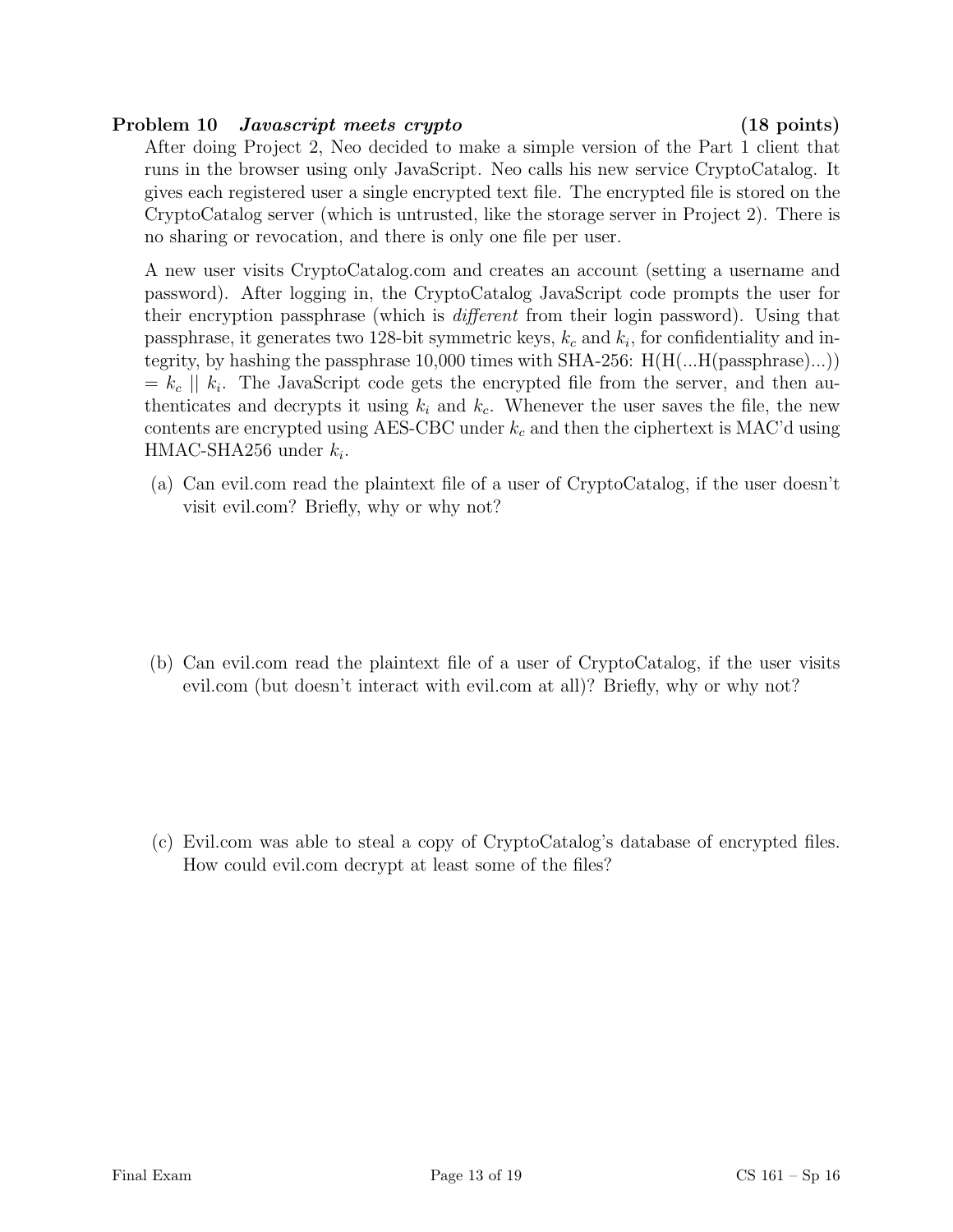(d) Suppose evil.com manages to compromise the CryptoCatalog servers and gains complete control over them. How can evil.com break the confidentiality of all of CryptoCatalog's users' files?

(e) With regard to the previous question, why is the web version, CryptoCatalog, more vulnerable than your Project 2 client?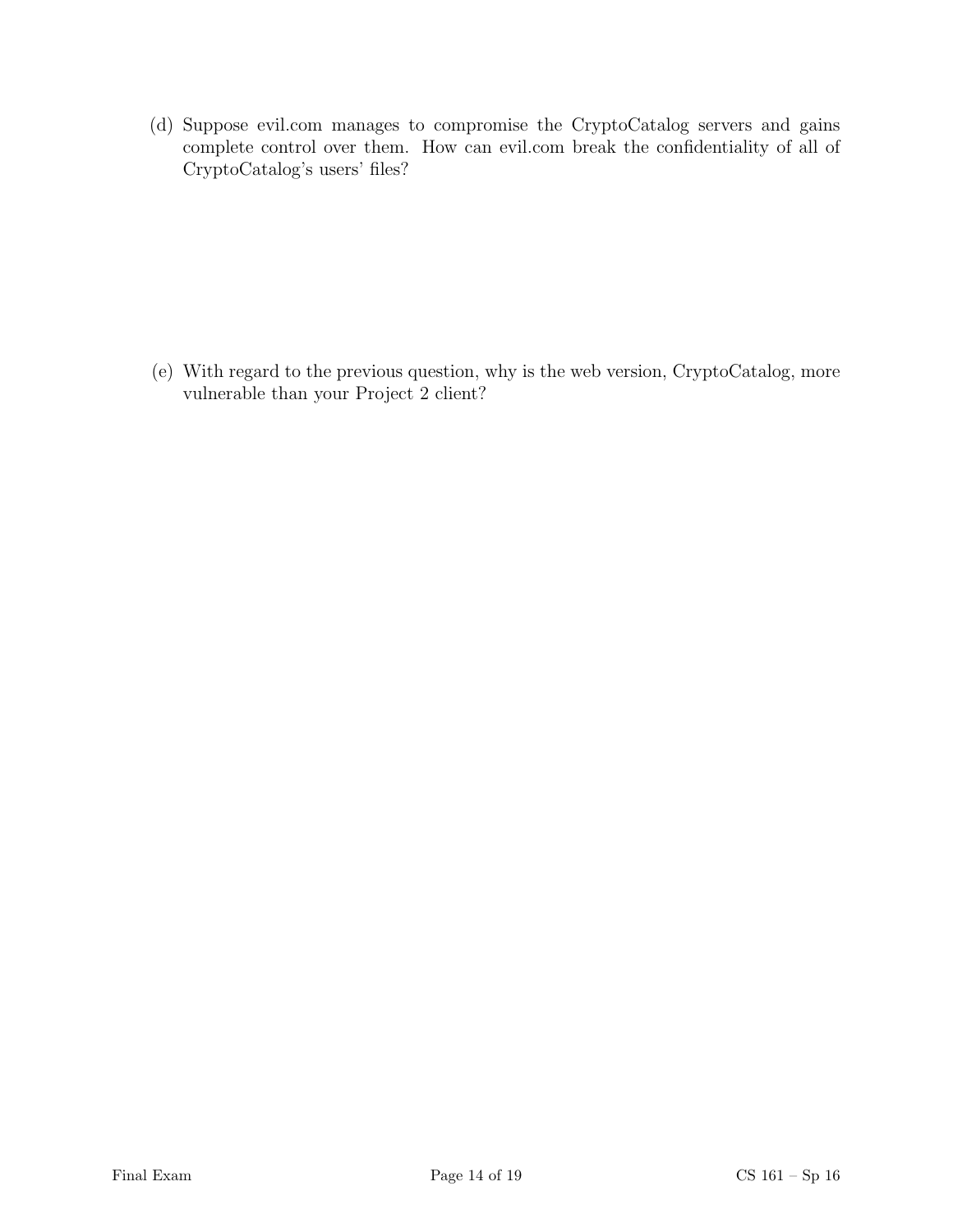### Problem 11 On wifi at a coffee shop (24 points)

You're sitting in a coffee shop enjoying a mocha latte and some relaxing computer security reading online at  $http://awesome-security-stuff.com. You're connected on$ the coffee shop's wifi network.

- (a) Assuming you are only browsing http://awesome-security-stuff.com, who is potentially able to observe what articles you are reading? Circle all that apply.
	- 1. Other coffee shop patrons
	- 2. The manager of the store next door to the coffee shop who occasionally leeches off of the coffee shop's wifi
	- 3. Your friend in a dorm a few miles away
	- 4. The coffee shop's ISP
	- 5. The website awesome-security-stuff.com
	- 6. None of the above
- (b) Name two technologies that could reduce the number of parties in part (a) that can observe your traffic. Do not give explanations, simply write down their names.

- (c) If you use both the technologies you listed in part (b), who will still be able to know a complete list of all the articles you view?
	- 1. Other coffee shop patrons
	- 2. The manager of the store next door to the coffee shop who occasionally leeches off of the coffee shop's wifi
	- 3. Your friend in a dorm a few miles away
	- 4. The coffee shop's ISP
	- 5. The website awesome-security-stuff.com
	- 6. None of the above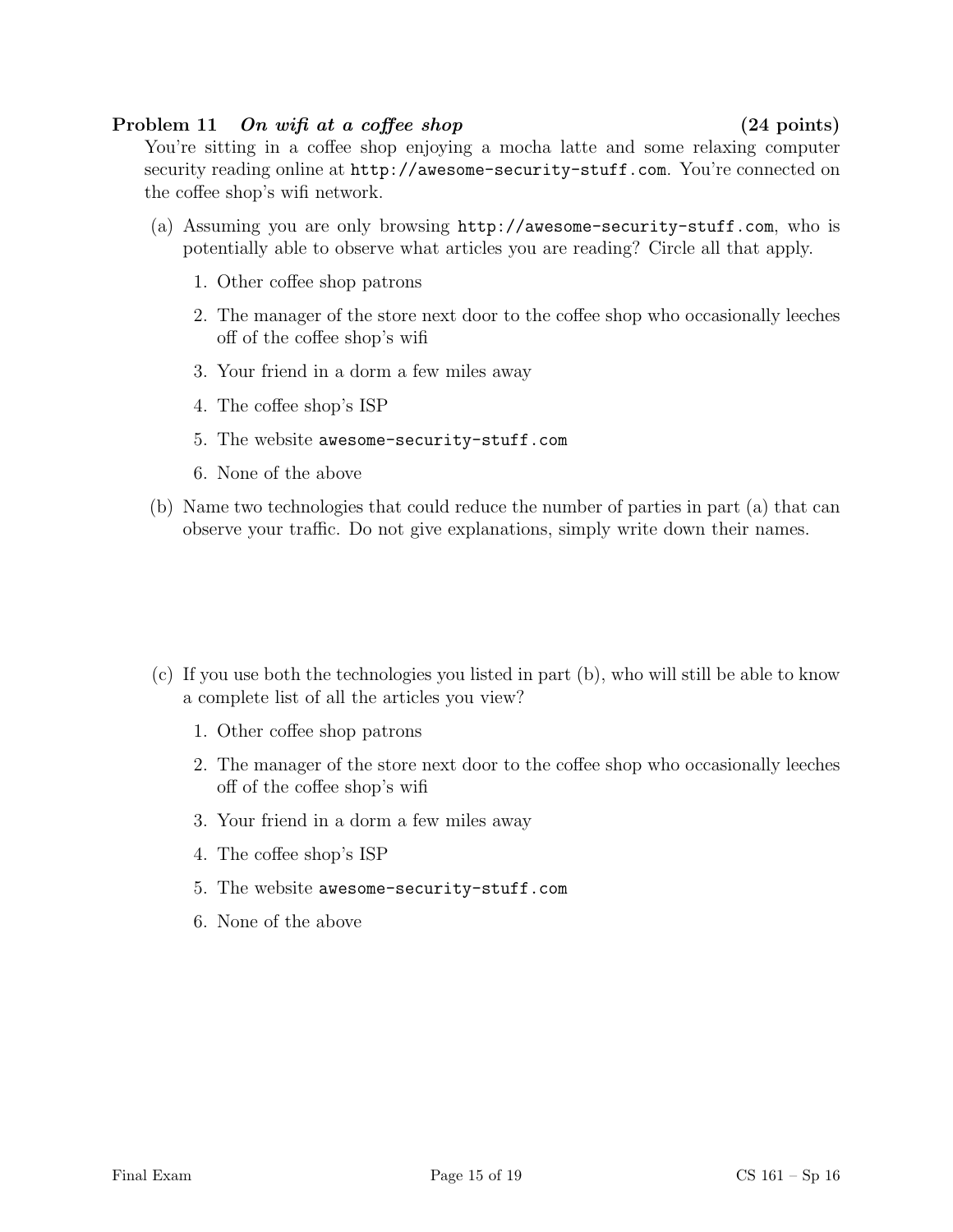(d) You notice that each article has a Facebook Like button icon, loaded from facebook.com, allowing you to indicate on Facebook that you enjoyed this article. If Facebook wanted to, could it track what articles you are visiting, if you don't click on the Like button? Circle yes or no, then explain why or why not.

YES No

Explanation:

(e) The coffee shop only allows you to surf online for 30 minutes, but you usually like to spend more than that there.

After 30 minutes, you notice that visiting any URL in the browser results in a blocked page (indicating you can no longer browse the Internet). However, you notice you are able to successfully ping any valid domain name. Describe how you might prepare to surf for longer in the future.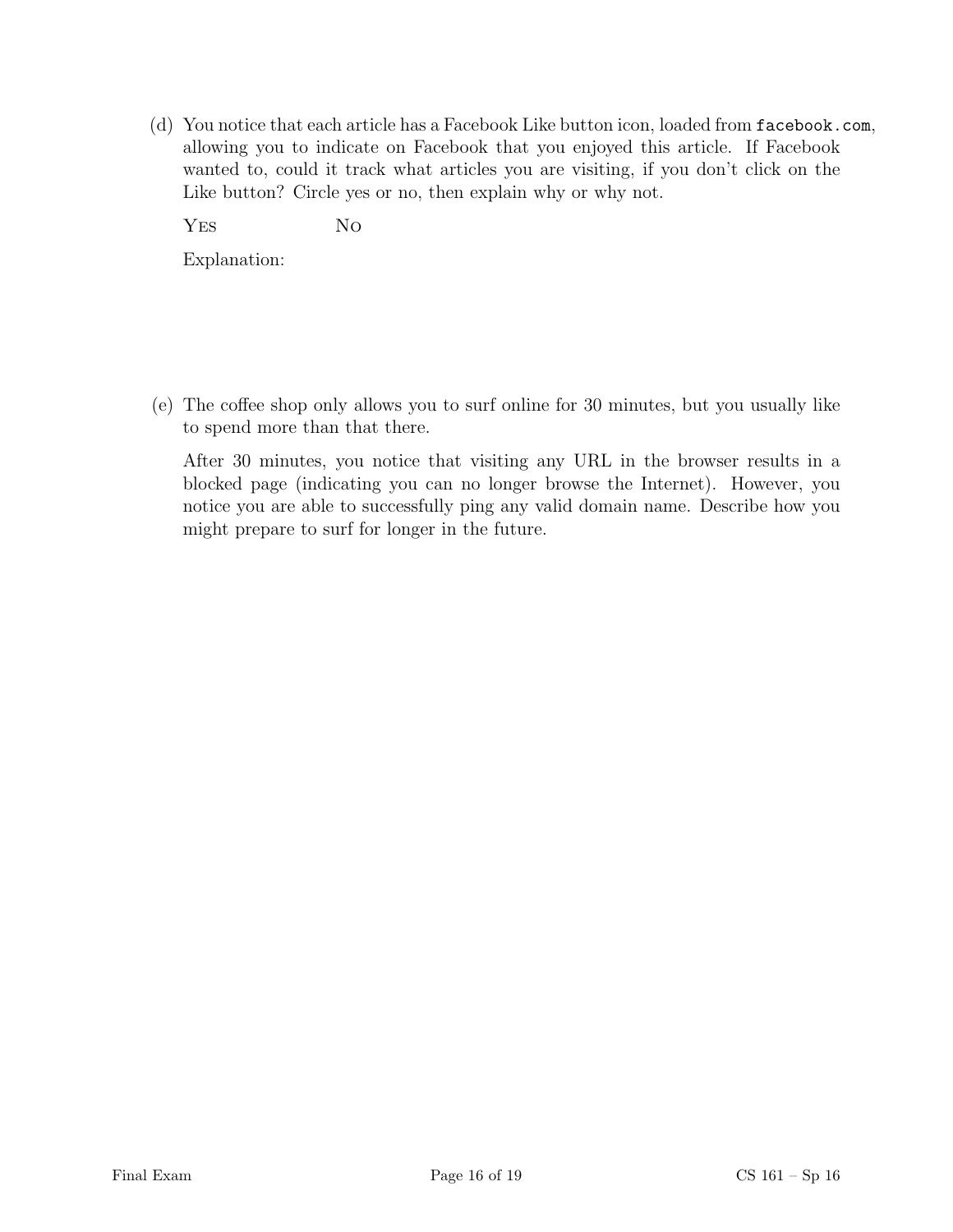# Problem 12 DNS and DNSSEC (26 points)

Sarah is using a laptop on her home network to browse the Internet over HTTP. Consider an adversary with a smartphone and an Internet connection and the following capabilities:

- A. No additional capabilities
- B. A \$10k GPU compute cluster
- C. Can compromise Sarah's home router
- D. Can compromise the primary nameserver for the zone
- E. Can compromise the primary nameserver and offline signing key for the zone
- (a) In the following table, **mark with an X** which attacks each adversary could successfully perform against Sarah if everyone uses DNS without DNSSEC:

| Spoof existence of records that       |  |  |
|---------------------------------------|--|--|
| actually don't exist in the zone      |  |  |
| Spoof values of records that exist in |  |  |
| the zone                              |  |  |
| Spoof non-existence of records that   |  |  |
| actually do exist in the zone         |  |  |
| Enumerate all names in the zone       |  |  |
|                                       |  |  |

(b) Remember that when using DNSSEC, the zone is signed with a key that is not stored on the primary nameserver. Instead, the key is stored at an "offline" location. Also, NSEC records sign each adjacent pair of names in the zone. In the following table, mark with an  $X$  which attacks each adversary could successfully perform against DNSSEC with NSEC records:

| Spoof existence of records that<br>actually don't exist in the zone  |  |  |  |
|----------------------------------------------------------------------|--|--|--|
| Spoof values of records that exist in<br>the zone                    |  |  |  |
| Spoof non-existence of records that<br>actually do exist in the zone |  |  |  |
| Enumerate all names in the zone                                      |  |  |  |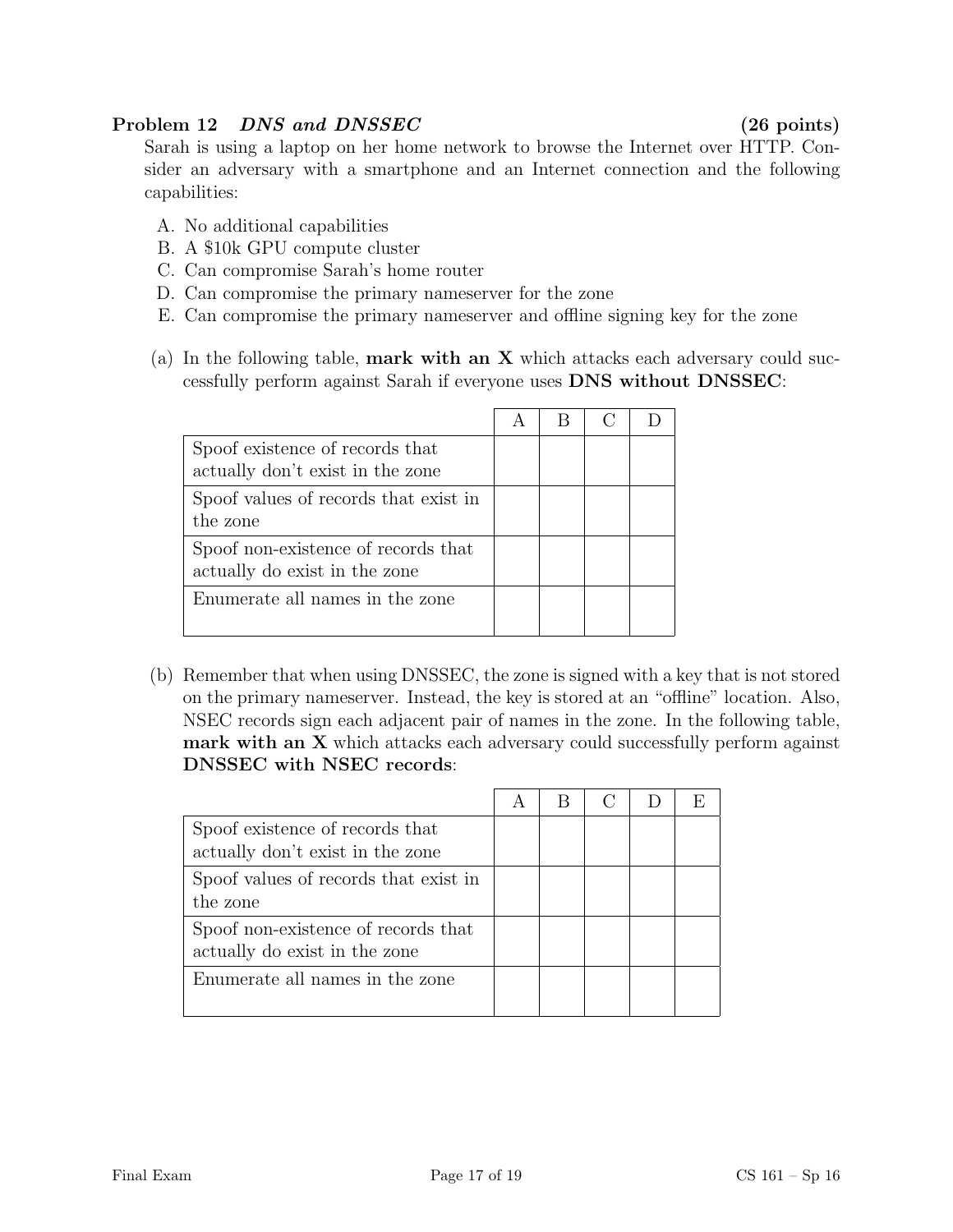### (capabilities repeated from the previous page)

- A. No additional capabilities
- B. A \$10k GPU compute cluster
- C. Can compromise Sarah's home router
- D. Can compromise the primary nameserver for the zone
- E. Can compromise the primary nameserver and offline signing key for the zone
- (c) NSEC3 records were introduced to fix certain issues with NSEC records: each name in the zone is hashed, the hashes are sorted, and each NSEC3 record signs an adjacent pair of hash digests. In the following table, mark with an X which attacks each adversary could successfully perform against DNSSEC with NSEC3 records:

| Spoof existence of records that       |  |  |  |
|---------------------------------------|--|--|--|
| actually don't exist in the zone      |  |  |  |
| Spoof values of records that exist in |  |  |  |
| the zone                              |  |  |  |
| Spoof non-existence of records that   |  |  |  |
| actually do exist in the zone         |  |  |  |
| Enumerate all names in the zone       |  |  |  |
|                                       |  |  |  |